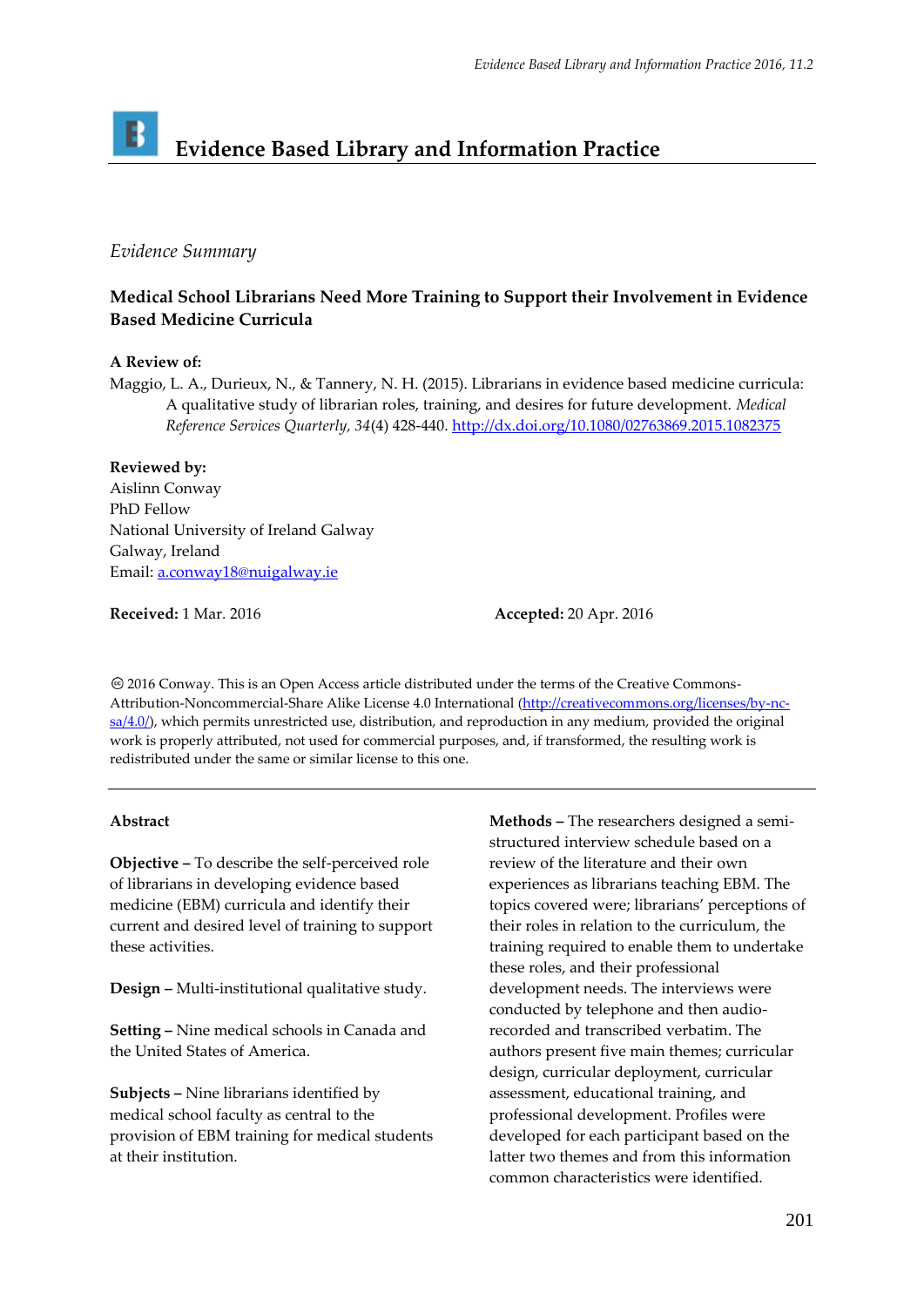**Main Results –** The participants described the importance of collaboration with faculty and student bodies when designing a curriculum. Information literacy instruction and specifically literature searching and forming a research question were taught by all of the participants to facilitate curricular deployment. Some of the librarians were involved or partly involved in curricular assessment activities such as formulating exam questions or providing feedback on assignments. Educational training of participants varied from informal observation to formal workshops offered by higher education institutions. All librarians indicated a willingness to partake in professional development focused on teaching and EBM.

The subjects' perceptions of their roles are supported by Dorsch and Perry's themes of the librarian's role in curricular design, deployment, and assessment. The educational training received by participants included formal training and experiential and selfdirected learning activities.

Finally, the librarians identified their professional development needs going forward. The majority of participants indicated that they would like to attend workshops run by universities or the Medical Library Association. Others wanted to invite and host guest speakers at their own institutions. Librarians identified financial restraints and geographic location as barriers to attending professional development events.

**Conclusion –** Librarians can be actively involved in the delivery of EBM instruction in medical schools. However, they require additional educational opportunities to enable them to develop in this role. Online training could be a viable option for self-directed learning to overcome financial and geographic constraints.

### **Commentary**

Blanco, Capello, and Dorsch (2014) and Maggio et al. (2016) have also reported on librarians' roles in EBM design, implementation, and assessment. The strength of this study is that it identifies librarians' perceptions of their own training needs. This study is presented as a starting point for exploring barriers to education and training requirements for librarians involved in EBM curricula. It was conducted within a larger qualitative study which aimed to capture barriers, as perceived by faculty, to EBM learning for medical students (Maggio et al., 2016). The authors pre-selected Dorsch and Perry's framework (Dorsch & Perry, 2012) to analyse the role of health sciences librarians in providing EBM instruction.

The Consolidated Criteria for Reporting Qualitative Research (COREQ) is a tool designed for studies featuring qualitative interviews. Checklist items 29-32, which specifically refer to aspects of the reporting process, are: Quotations presented, Consistency of data and findings, Clarity of major themes, and Clarity of minor themes. (Tong, Sainsbury, & Craig, 2007)

The study does not adequately satisfy the first two COREQ checklist items above. First, the authors present quotations to communicate participant perspectives within the thematic analysis and state that they attempted to include participants across the institutions through quotations presented. However, the quotations are not assigned to identifiers (e.g., participant number), so it is not demonstrated that a range of participants have contributed to the data. Second, the data in this study is consistent with findings in the wider literature particularly in relation to the librarian as teacher and their curricular responsibilities. Nevertheless, the authors find that the participant data highlights the lack of librarian assessment of learning, despite the variety of resources available to EBM teachers.

The presentation of major and minor themes demonstrates the strengths of the reporting aspects of the research article. The five major themes are clearly presented and each is explored in a dedicated section in the results. Diverse cases were reported, such as the singular study participant using a validated tool to assess student learning. Some minor themes also emerged from the findings